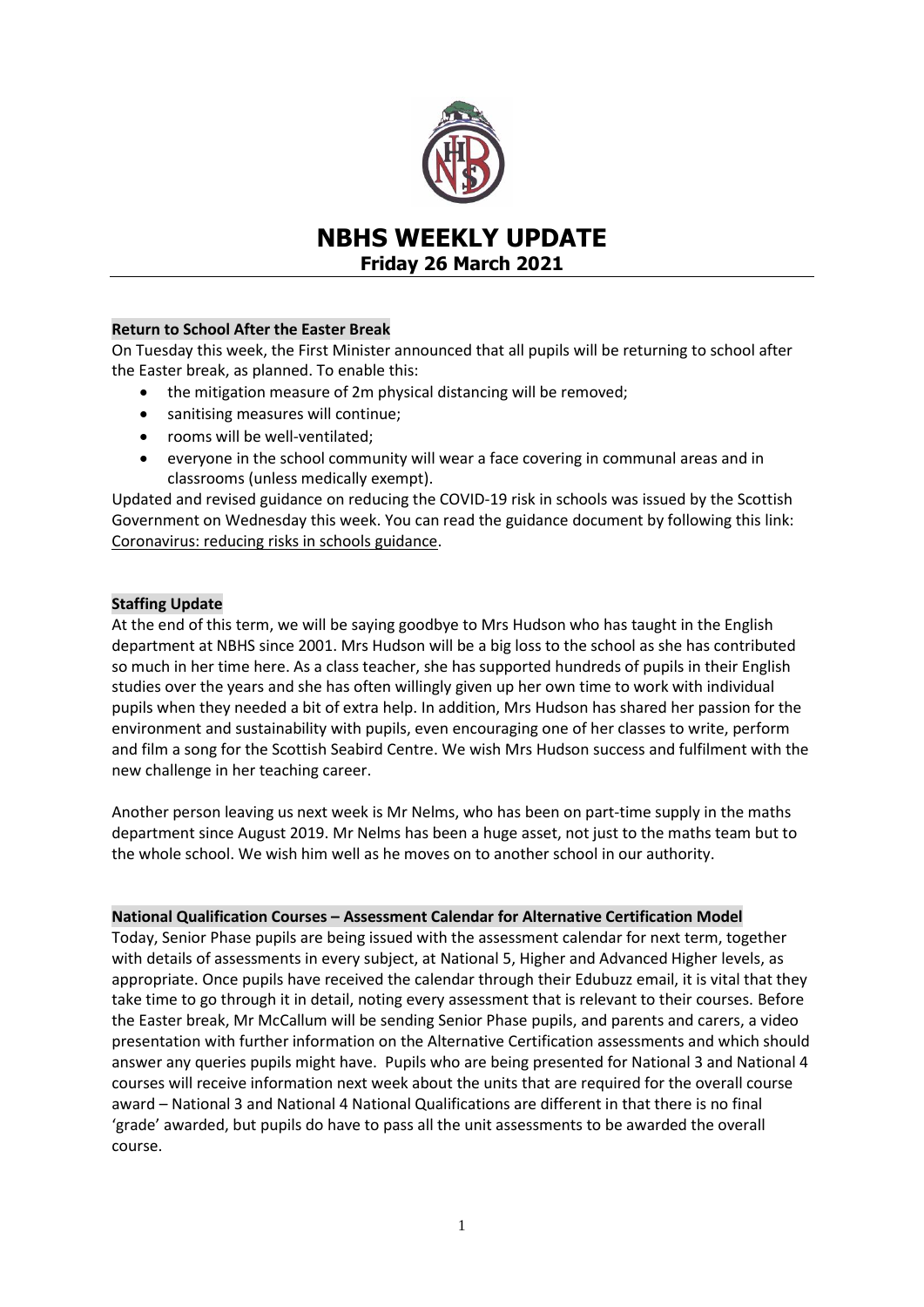# **Extra Inservice Days in Summer Term**

The cancellation of SQA exams and the introduction of the Alternative Certification Model for 2021 has inevitably brought with it an increase in workload for secondary school teachers. In a normal year, the SQA sets and marks exams; this year, however, schools have to plan for the alternative assessments and teachers have to mark the assessments, and moderate pupils' work at school and authority level. Acknowledging this increase in workload, the Scottish Government is allowing local authorities to request two additional assessment support days for secondary schools. The purpose of these days is to:

- support the quality assurance of SQA National Qualification assessment processes (work that cannot be done when teachers have class commitments with pupils).
- facilitate collaboration between teachers to support this work.

The two days will be in the summer term, before provisional results have to be submitted to the SQA. If the two days designated for East Lothian secondaries receive approval from the Scottish Government, schools will let pupils, parents and carers know the dates as soon as possible.

## **Leavers' Date, Session 2020 - 2021**

Although the date for the change of timetable has still yet to be agreed, it was decided that, for those pupils leaving school this session, their official last day of school will be Friday 4<sup>th</sup> June. We are looking at creative and innovative ways to celebrate with our S4 – 6 leavers and mark their time at North Berwick High School. As always, we will be very sad to see our young people leave, but we know that they will go on to do wonderful things in the big wide world!

## **Help Choose North Berwick Youth Project's New LOGO!**

North Berwick Youth Project have been working alongside some young people in the hub and at home over the last month or so discussing their new logo. They have been working with David and Judith Booth from Booth Creative who have created 5 options

The link for voting is below:

<https://www.surveymonkey.co.uk/r/B7WQ7N8>

## **School Expansion**

Contractors have now started work on our expansion. At the front of the school, they will be running a tunnel through from the front of the school to the canteen courtyard, and the first part of this tunnel will be in place from Monday, requiring a tweak to our one-way system. This video explains this change, showing how pupils will go through the canteen instead of along the front corridor. <https://youtu.be/xxhYTqfF4S4>

#### **Courtyard Garden**

As part of the school expansion work, the courtyard garden adjacent to the Dining Hall has to be cleared. There were some beautiful plants in the garden and we didn't want them to be lost. Many thanks, then, to Dr McKendrick, who arranged for the plants to be lifted from the garden before the developers moved in. Thank you, too, to Mr Parker who managed to remove even the toughest of the plants. They have all now gone to good homes and we hope that they continue to grow and flourish for many years to come.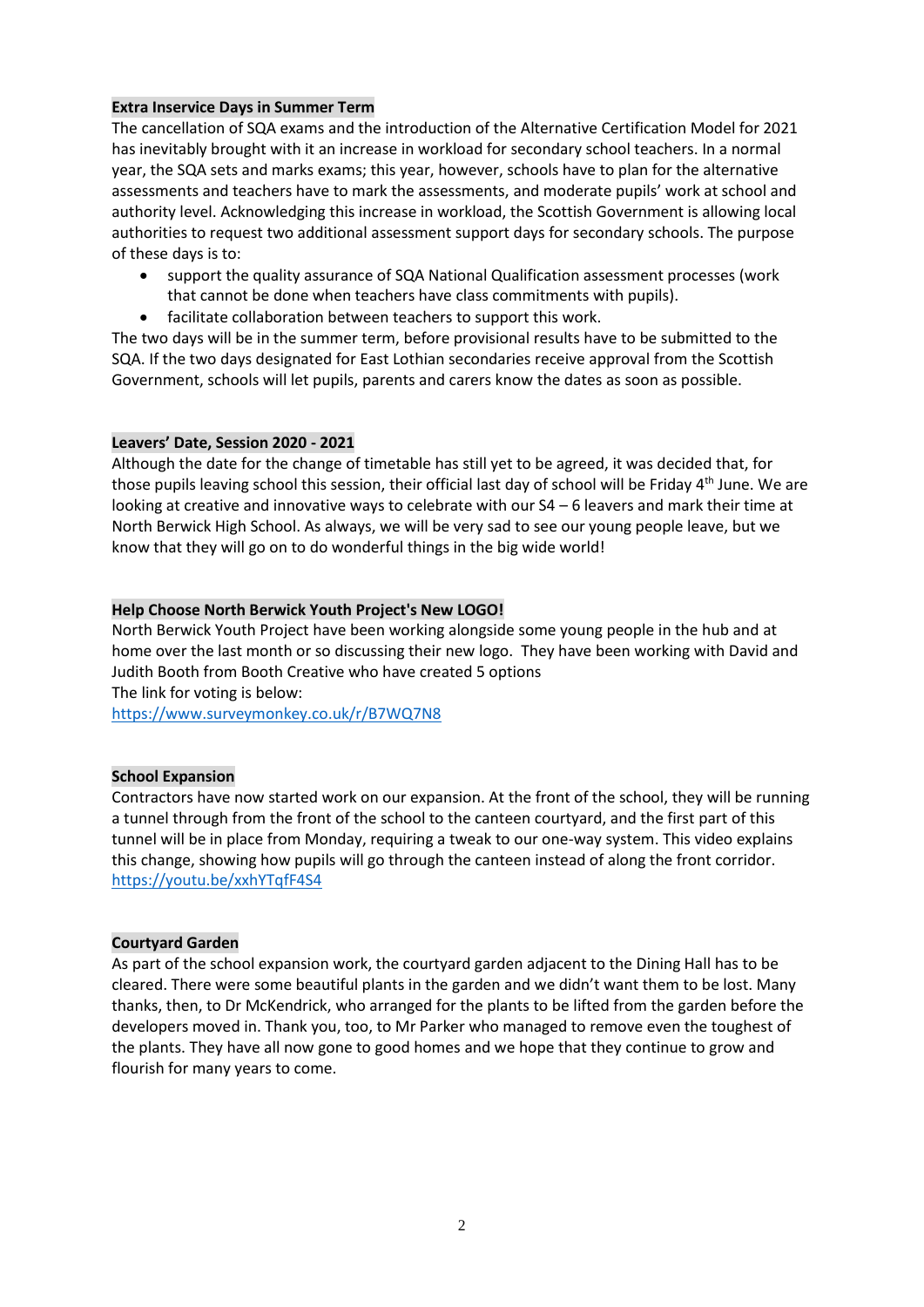# **Impact of COVID-19 on Sport & Physical Activity from Active Schools**

We are hoping to assess the impact of COVID-19 on young people's participation in sport and physical activity throughout East Lothian.

This information will help inform our planning on future opportunities through East Lothian Active Schools and our community club partners. Please help us to help you and other young people of East Lothian.

As a secondary school pupil, please answer the following questions with yourself in mind. Please answer honestly, as this helps us build the best programme possible. Thank you. No personal information will be recorded when completing the survey - it is anonymous. Survey link: [https://forms.gle/xo5Ror4aZbR2gsFy7](https://forms.gle/pQeJoLQHGGvqpNrL9)

Note: You may need to copy and paste the link into your web browser.

The survey closes to responses on Monday 12th April 2021.

Your Active Schools team really appreciate you taking the time to complete the survey.

# **Creative Cake Decorating**

As their practice assessment for National 5 Practical Cake Craft, pupils have created amazing cakes based on their choice of a popular children's book. Here are just a few examples of their excellent work. We look forward to seeing more wonderful cake decorating skills on show in their final assessment!







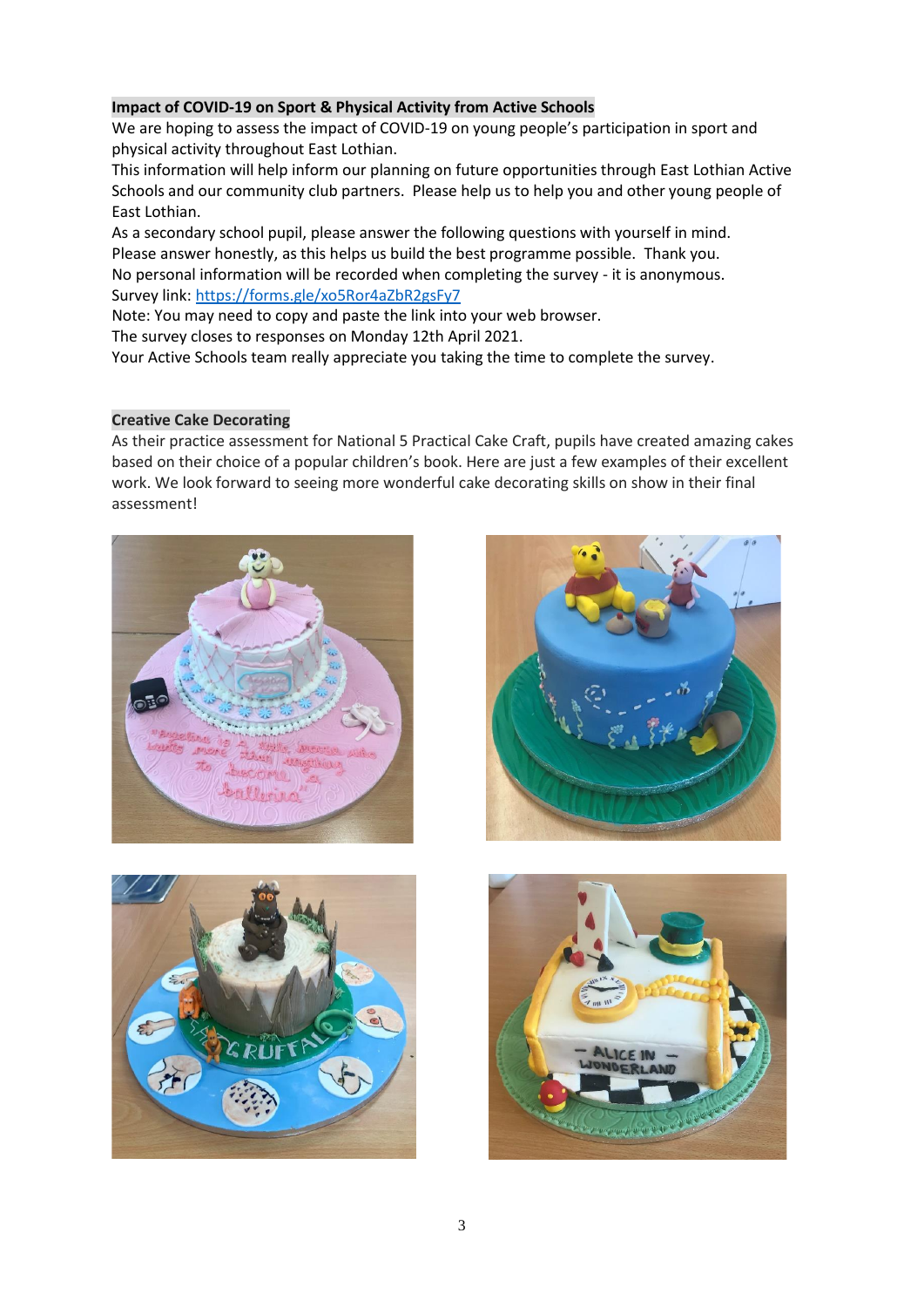## **HPV Immunisation**

HPV immunisation forms are being issued to ALL S1 pupils next week whilst in school. We must apologise for requesting a quick return to NBHS by close on Wednesday  $31<sup>st</sup>$  March for collection by NHS the following day if at all possible. Unfortunately ALL S2 forms are having to be re-issued to parents please return as soon as possible. S1 and S2 will receive their first vaccination on 14<sup>th</sup> or 15<sup>th</sup> June, with the S3 girls receiving their second vaccination, and any catch up immunisations for girls only in S4, S5 and S6.

# **Careers**

Mick Burns Careers Adviser Email: [mick.burns@sds.co.uk](https://mail.elcschool.org.uk/owa/redir.aspx?C=fbGa3DGVrsUoQB2CnJP23eXwMGzxu7J1CtarT6dTOwkq_NlpJujXCA..&URL=mailto%3amick.burns%40sds.co.uk) Mobile: 07887 831454 Twitter: MickBurns2

Service Support Administrator MA – Scottish Government [https://www.edubuzz.org/careers/2021/03/19/modern-apprenticeship-vacancies-scottish](https://www.edubuzz.org/careers/2021/03/19/modern-apprenticeship-vacancies-scottish-government/)[government/](https://www.edubuzz.org/careers/2021/03/19/modern-apprenticeship-vacancies-scottish-government/)

Impact Arts for 14 to 19 year olds <https://www.edubuzz.org/careers/2021/03/11/impact-arts-march-events/>

# Careers in Investment presentations from Future Asset <https://www.edubuzz.org/careers/2021/03/09/future-asset-careers-insight-videos/>

# M & G Modern Apprenticeships:

Current Modern Apprenticeships with M&G Includes: Business Analyst, Software Tester, Client Experience, Software Engineer <https://www.edubuzz.org/careers/2021/03/09/modern-apprenticeships-with-mg/>

## NHS Careers - Healthcare scientists

To celebrate Healthcare Science Week 2021, we're talking to healthcare scientists across NHSScotland. Healthcare scientists are vital to the NHS, assisting with 80% of all clinical diagnoses. **<https://www.edubuzz.org/careers/2021/03/10/nhs-careers-healthcare-scientists/>**

Graham – Trainee Quantity Surveyor (Building) **[HTTPS://WWW.EDUBUZZ.ORG/CAREERS/2021/03/09/GRAHAM-TRAINEE-QUANTITY-SURVEYOR-](https://www.edubuzz.org/careers/2021/03/09/graham-trainee-quantity-surveyor-building/)[BUILDING/](https://www.edubuzz.org/careers/2021/03/09/graham-trainee-quantity-surveyor-building/)**

Edinburgh College courses are now taking applications

I have delivered a preparation for college talk on 20 January and you can view thi[s here](https://www.edubuzz.org/careers/2017/12/06/applying-for-college-2018/) I have posted several vacancies recently at edubuzz.org/careers so please visit if you are considering employment, apprenticeships or training.

Scotland's Rural College is still accepting applications:

https://ww1.sruc.ac.uk/

Another useful site if you are looking for local vacancies is edubuzz.org/midandeastvacancies as well as **[www.apprenticeship.scot](http://www.apprenticeship.scot/)**

We have put together a short presentation in The Apprenticeship Family [here](https://www.edubuzz.org/careers/2021/01/21/apprenticeship-family/) that you may find useful, particularly at subject choice time.

St James Quarter Recruitment Event

<https://www.edubuzz.org/careers/2021/03/02/st-james-quarter-recruitment-event/>